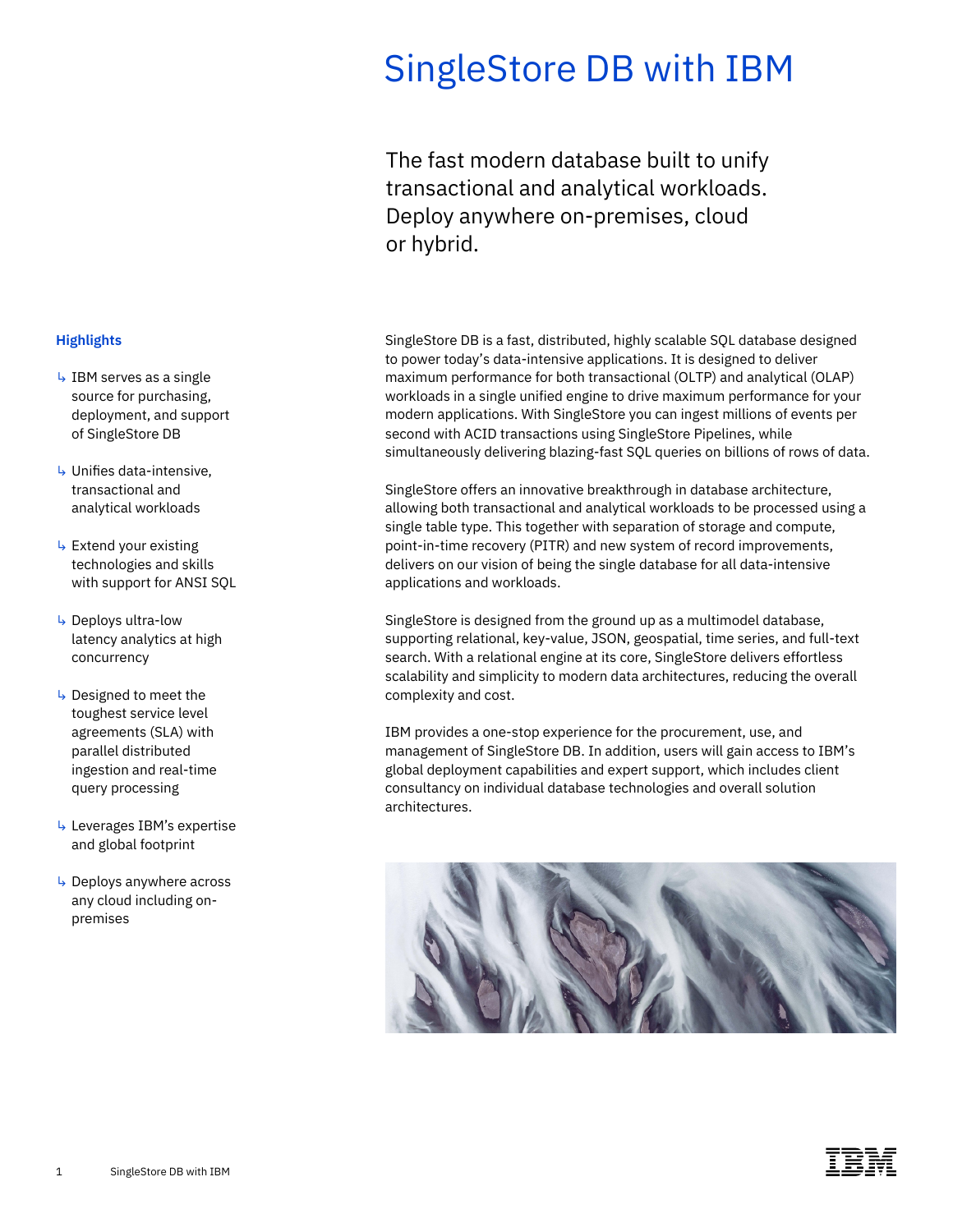## The SingleStore DB advantage

With 10-100x performance at one third the cost of traditional databases<sup>1</sup>, SingleStore is deal for applications that require fast data ingestion, low-latency queries and elastic scaling with familiar relational SQL.

### **Benefits**

### **Ultra-fast time to insight**

Unify transactional and analytical workloads for a single pane of experience. Improve customer experiences and spot new opportunities with continuous monitoring and discovery.

### **Reduced cost and risks**

Save costs and mitigate risks by controlling database sprawl. Create a single table type to build a storage with unlimited scale.

### **Improved productivity and visibility**

 value-chains through unification of data tiers. Extend your SQL skills and bring your teams together to drive productivity. Increase visibility of data and analytical

### **Higher operational efficiency**

Consolidate multiple application sources and power a complete view for front-line users. Detect resource drains and duplications to streamline operations.

### **Robust security, compliance and resiliency**

 Rely on security certifications including ISO/IEC 27001, SOC 2 Type 2 and Privacy Shield. Comply with CCPA and GDPR as well as HIPAA.

### **Improved agility**

Run your workload anywhere across any cloud including hybrid and on-premises deployment. Keep your data for ease of data access and processing.



*Fig 1: SingleStore solution architecture Source: SingleStore*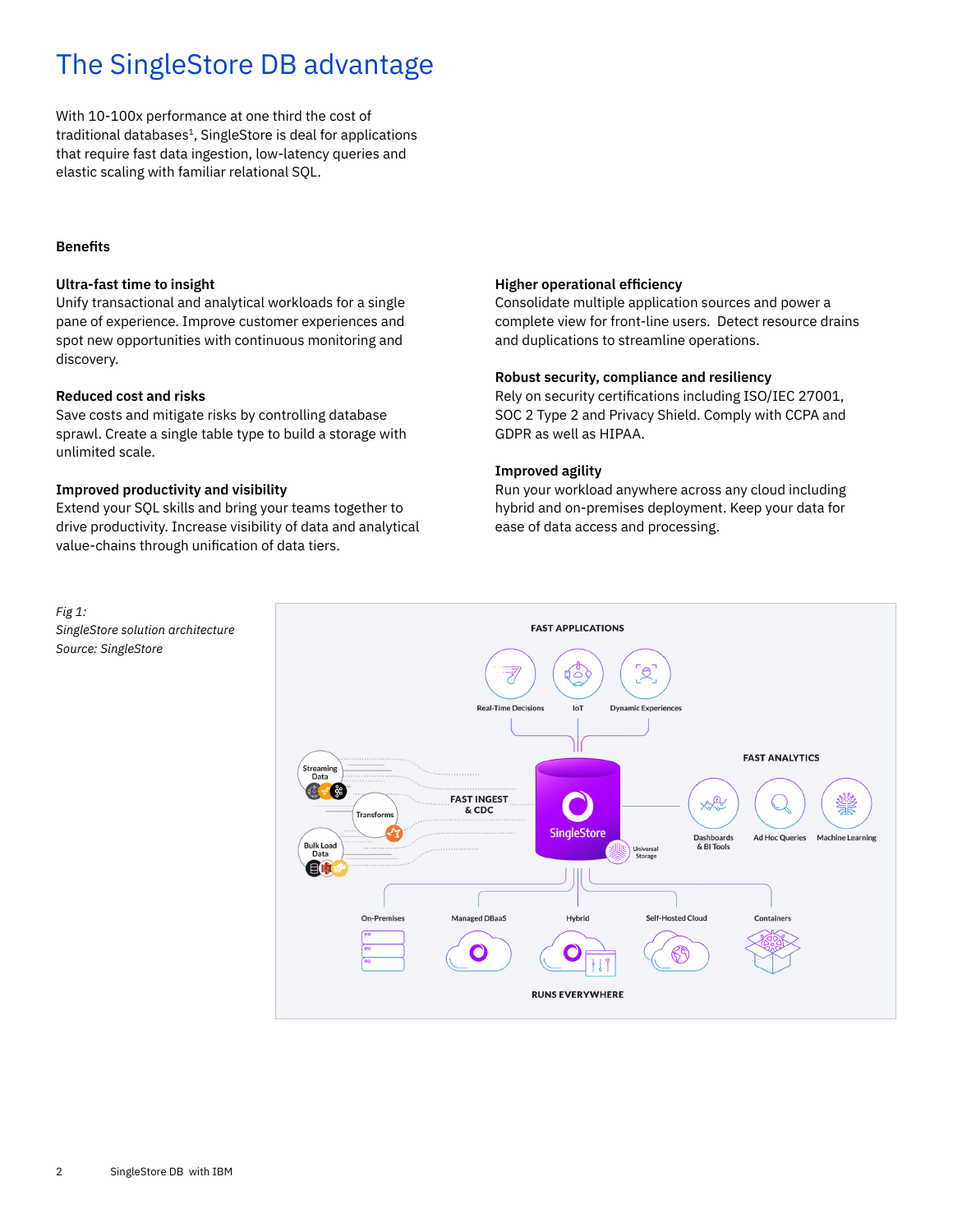### The SingleStore capabilities

With near ubiquitous connectivity driving high-velocity, highvolume data workloads, SingleStore's innovative database enables companies to simplify their data architectures while delivering the ultra-fast speed and elastic scalability needed to create breakthrough experiences

**SingleStore pipelines:** Built-in parallel data ingestion technology natively ingests high-throughput real-time data from external sources such as Apache Kafka, Amazon S3, Azure Blob, Filesystem, Google Cloud Storage, and HDFS data sources.

**Universal storage:** A patented new table type that supports both OLTP and OLAP in the same engine. Universal Storage gives you the best qualities of row stores and column stores together while reducing data duplication, data movement, and data latency.

 compatible with MySQL/MariaDB making it instantly **MySQL compatibility:** SingleStore is wire-protocol accessible from any BI tool such as Tableau, PowerBI or Looker and with widely available bindings to popular programming languages such as Golang, Rust, Python, NodeJS, R, Java, and C++.

 efficiently processes transactions and updates without the capability to perform bulk and/or streaming ingestion **Distributed ingest, bulk or streaming, with concurrent non-blocking reads:** SingleStore offers a lock-free architecture which is based on the skip list index, that locking or blocking concurrent reads, resulting in delivering online, simultaneously with query workload.

 to maximize the efficiency of CPU usage. Query plans **Compiled, vectorized query execution:** Built-in distributed query optimizer evenly divides the processing workload are compiled to machine code and cached to expedite subsequent executions.Vectorized operations can reduce per-row CPU overhead by more than 100x.

**Separation of storage and compute:** Offers unlimited storage and allows users to effortlessly scale compute resources to meet the needs of any workload while managing the storage needs completely independently. The only product to offer separation of storage and compute for both transactions and analytics.

 can restore the database to any specified date and time, **Limitless point-in-time recovery (PITR):** With PITR users down to the microsecond. PITR enables customers to power mission-critical applications and provides peace of mind that application or user errors can be quickly and easily remediated.

features and functions, including both filters and maps, to **SingleStore replicate:** SingleStore Replicate is a data ingestion tool for replicating data from an external 3rdparty database into SingleStore, and provides a number of tailor how the data is replicated.

**Multi-version concurrency control (MVCC) and lock-free data structures:** With these technologies, readers and writers never block each other, even amidst a high volume of concurrent reads and writes.

**Enterprise security:** Ensures military-grade security with RBAC, encryption, auditing, password policy management, and strict mode to isolate data from administrators.

 MPSQL language, which allows the definition of user- defined functions, stored procedures (SPs), table-valued functions, and user-defined aggregates. **Extensible:** Supports in-database programming via the

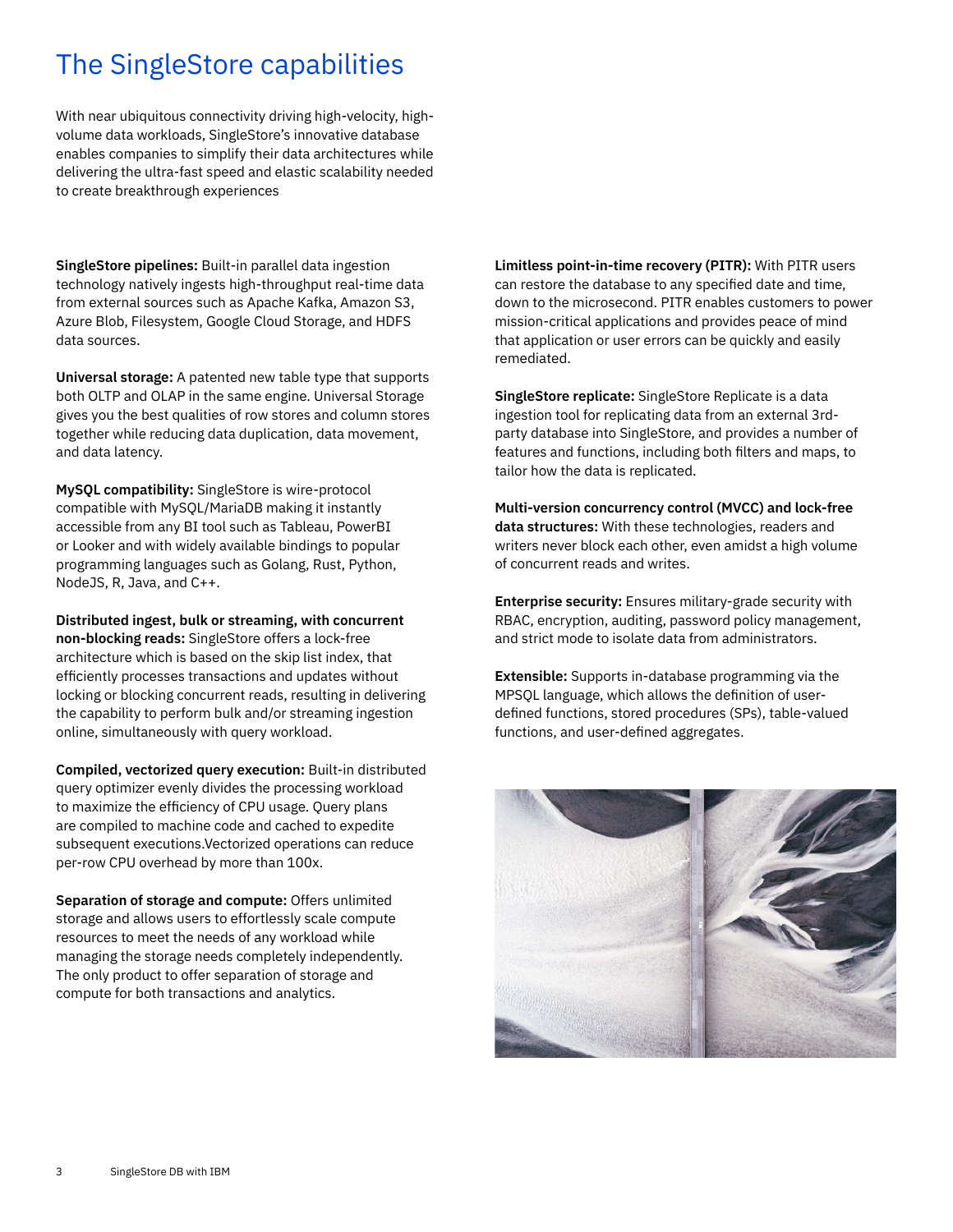### The added advantage of IBM

 IBM brings a single unified experience, strong integration capabilities, and a global presence to improve the value provided by SingleStore.

#### **Single unified experience with IBM**

IBM has developed considerable experience across thousands of client engagements spanning decades. It shares that experience in two primary ways: consultancy and support. Anyone interested in integrating databases into their data architectures should note that IBM experts are happy to consult on individual technologies or the overall architecture of a business. In this way, an organization can leverage IBM's previous experience to double-check their options and preparedness prior to or even after selecting a solution.



### **Integration into your data fabric**  IBM allows the deployment of multiple

 databases on a unified AI architecture so that data can be brought together within a hybrid environment.



**One-stop shopping-freedom of choice**  Choose the best databases for your workloads, condensing multiple vendor interactions into one.



### **One-stop support and industry expertise**  Many of the support issues are due to lack of

product knowledge–IBM's client history spans thousands of engagements, providing end-toend guidance for all your infrastructure and database issues.



### **Accelerate your journey to AI**

Leverage immediate access to IBM Watson® services and IBM Cloud Pak® for Data for endto-end enablement of your journey to AI.

In addition, organizations struggle to track and manage risk in the form of security vulnerabilities, license conflicts, compliance and reliability. By providing level 1 support and consultation in addition to multivendor support, IBM can help reduce support and maintenance costs.

### **Integration**

 environments so that businesses can increase efficiencies one unified architecture for AI so that all data can be Integration is vital for hybrid data management and drive down costs and wasted time. IBM provides three levels of integration across the various stages of implementation. Foremost, by purchasing databases from IBM alongside other hybrid data management technology, an experience that once would have required interaction with multiple vendors can be accomplished easily with one-stop shopping. This also allows the various technologies to be deployed together. IBM also provides brought together in a hybrid environment for self-service analytics with integrated governance. Finally, support can also be delivered through a single source. IBM experts can be leveraged to speak to entire architectures that span multiple offerings. Together, these factors provide a seamless environment with a strong vendor relationship.

### **Global presence**

 As a global company, with a presence in over 175 countries and support for 127 languages, IBM data centers around the globe can benefit customers in understands various geographic challenges and opportunities better than providers who limit themselves to a single market. The advice shared in consultations and support reflects that knowledge. In addition, having two key ways. First, locating data nearer to where it will be used reduces latency and helps provide insights more quickly. Second, some regulations require that data is stored in the country of origin. This cannot be done by vendors who are absent from particular markets.

### **For more information**

[To learn more about SingleStore with IBM, schedule time](https://www.ibm.com/account/reg/us-en/signup?formid=MAIL-ibm2)  with an IBM expert for a no-cost, 30-minute discussion.